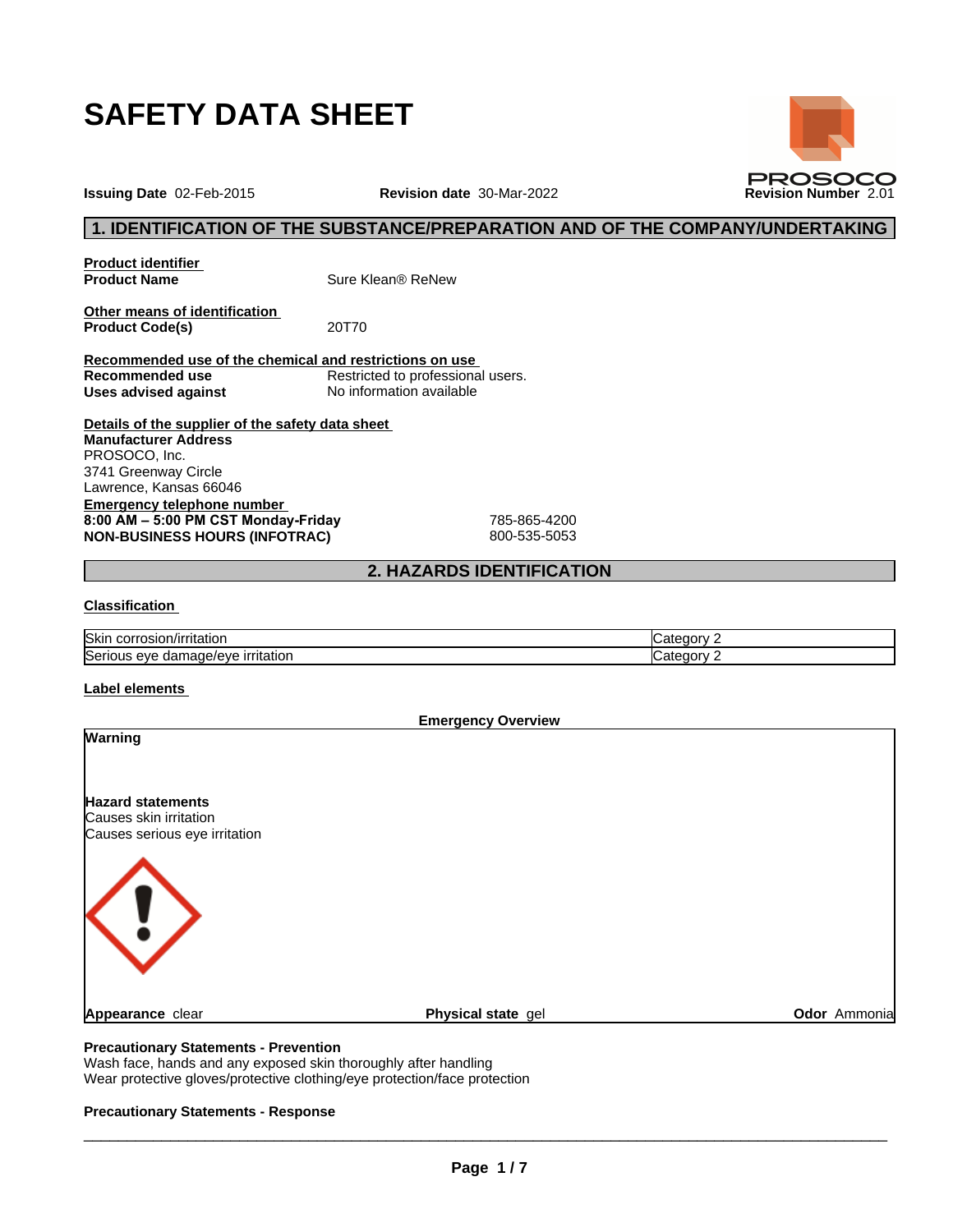IF IN EYES: Rinse cautiously with water for several minutes. Remove contact lenses, if present and easy to do. Continue rinsing If eye irritation persists: Get medical advice/attention IF ON SKIN: Wash with plenty of soap and water If skin irritation occurs: Get medical advice/attention Take off contaminated clothing and wash before reuse

 $\_$  ,  $\_$  ,  $\_$  ,  $\_$  ,  $\_$  ,  $\_$  ,  $\_$  ,  $\_$  ,  $\_$  ,  $\_$  ,  $\_$  ,  $\_$  ,  $\_$  ,  $\_$  ,  $\_$  ,  $\_$  ,  $\_$  ,  $\_$  ,  $\_$  ,  $\_$  ,  $\_$  ,  $\_$  ,  $\_$  ,  $\_$  ,  $\_$  ,  $\_$  ,  $\_$  ,  $\_$  ,  $\_$  ,  $\_$  ,  $\_$  ,  $\_$  ,  $\_$  ,  $\_$  ,  $\_$  ,  $\_$  ,  $\_$  ,

#### **Hazards not otherwise classified (HNOC) Other information**

## **3. COMPOSITION/INFORMATION ON INGREDIENTS**

| <b>Chemical name</b> | CAS No.   | Weight-%   | <b>Trade Secret</b> |
|----------------------|-----------|------------|---------------------|
| Water                | 7732-18-5 | $60 - 100$ |                     |
| Ammonium bicarbonate | 1066-33-7 | 10<br>5 -  |                     |
| Ammonium hvdroxide   | 1336-21-6 |            |                     |

\* The exact percentage (concentration) of composition has been withheld as a trade secret.

|                                                             | <b>4. FIRST AID MEASURES</b>                                                                                                                                                                                            |  |  |
|-------------------------------------------------------------|-------------------------------------------------------------------------------------------------------------------------------------------------------------------------------------------------------------------------|--|--|
| Description of first aid measures                           |                                                                                                                                                                                                                         |  |  |
| General advice                                              | Do not get in eyes, on skin, or on clothing.                                                                                                                                                                            |  |  |
| Eye contact                                                 | Immediately flush with plenty of water. After initial flushing, remove any contact lenses and<br>continue flushing for at least 15 minutes. Keep eye wide open while rinsing. If symptoms<br>persist, call a physician. |  |  |
| Skin Contact                                                | Wash off immediately with plenty of water while removing contaminated clothing and shoes.<br>If skin irritation persists, call a physician.                                                                             |  |  |
| Inhalation                                                  | Remove to fresh air. If symptoms persist, call a physician.                                                                                                                                                             |  |  |
| Ingestion                                                   | Do NOT induce vomiting. Rinse mouth. Drink plenty of water. Never give anything by mouth<br>to an unconscious person. Call a physician.                                                                                 |  |  |
| Self-protection of the first aider                          | Use personal protective equipment as required.                                                                                                                                                                          |  |  |
| Most important symptoms and effects, both acute and delayed |                                                                                                                                                                                                                         |  |  |
| Symptoms                                                    | Causes serious eye irritation. Causes skin irritation.                                                                                                                                                                  |  |  |
|                                                             | Indication of any immediate medical attention and special treatment needed                                                                                                                                              |  |  |
| Note to physicians                                          | Treat symptomatically.                                                                                                                                                                                                  |  |  |
|                                                             | E FIBE FIAUTINA MEAQUBEA                                                                                                                                                                                                |  |  |

## **5. FIRE-FIGHTING MEASURES**

#### **Suitable Extinguishing Media**

Use extinguishing measures that are appropriate to local circumstances and the surrounding environment.

**Unsuitable Extinguishing Media** Caution: Use of water spray when fighting fire may be inefficient.

#### **Specific hazards arising from the chemical**

No information available.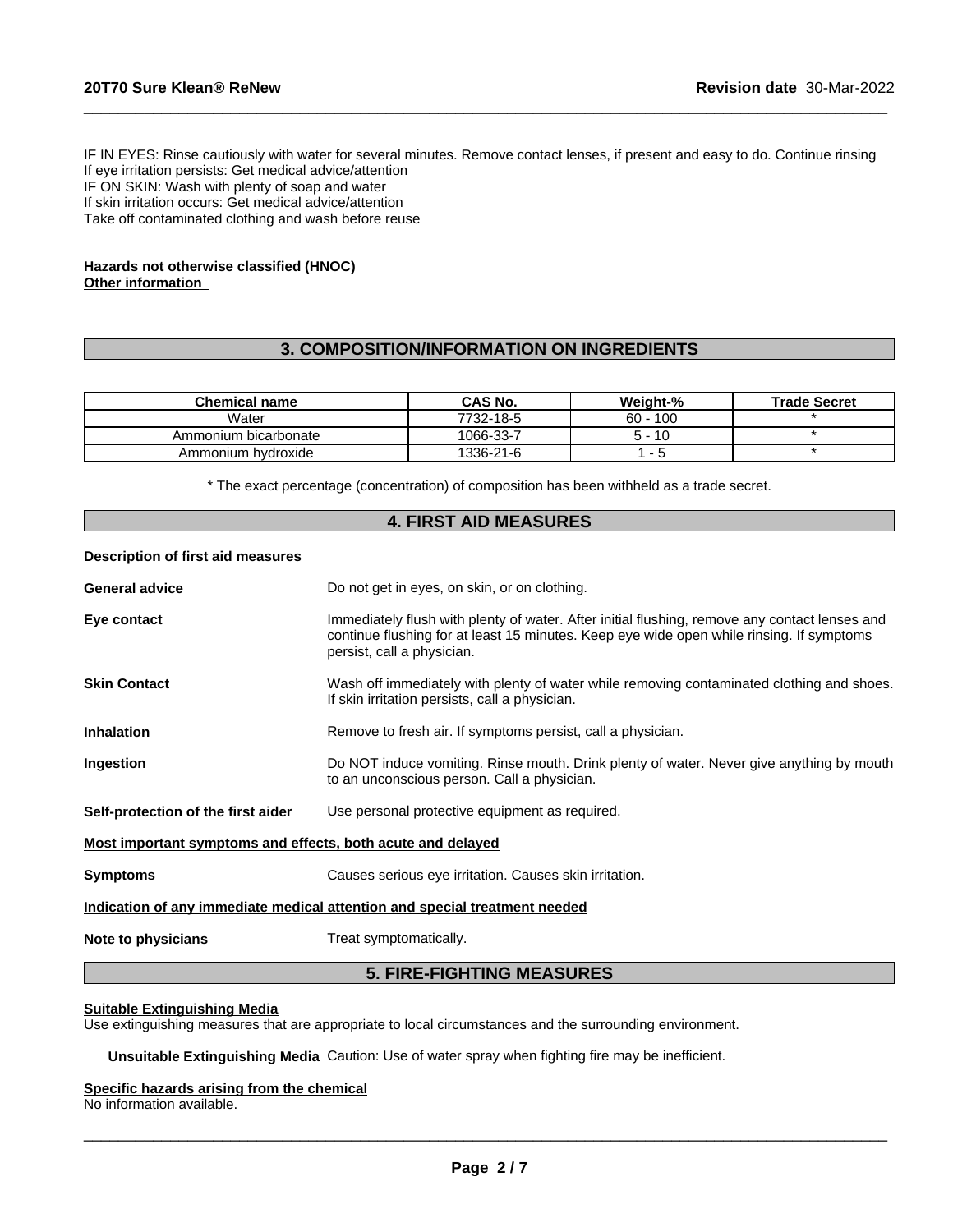#### **Protective equipment and precautions for firefighters**

As in any fire, wear self-contained breathing apparatus pressure-demand, MSHA/NIOSH (approved or equivalent) and full protective gear.

| <b>6. ACCIDENTAL RELEASE MEASURES</b> |
|---------------------------------------|
|                                       |

 $\_$  ,  $\_$  ,  $\_$  ,  $\_$  ,  $\_$  ,  $\_$  ,  $\_$  ,  $\_$  ,  $\_$  ,  $\_$  ,  $\_$  ,  $\_$  ,  $\_$  ,  $\_$  ,  $\_$  ,  $\_$  ,  $\_$  ,  $\_$  ,  $\_$  ,  $\_$  ,  $\_$  ,  $\_$  ,  $\_$  ,  $\_$  ,  $\_$  ,  $\_$  ,  $\_$  ,  $\_$  ,  $\_$  ,  $\_$  ,  $\_$  ,  $\_$  ,  $\_$  ,  $\_$  ,  $\_$  ,  $\_$  ,  $\_$  ,

|                                                              | Personal precautions, protective equipment and emergency procedures                                                                                                               |
|--------------------------------------------------------------|-----------------------------------------------------------------------------------------------------------------------------------------------------------------------------------|
| <b>Personal precautions</b>                                  | Avoid contact with skin, eyes or clothing. Ensure adequate ventilation, especially in<br>confined areas.                                                                          |
| <b>Environmental precautions</b>                             |                                                                                                                                                                                   |
| <b>Environmental precautions</b>                             | Prevent entry into waterways, sewers, basements or confined areas. See Section 12 for<br>additional ecological information.                                                       |
| Methods and material for containment and cleaning up         |                                                                                                                                                                                   |
| <b>Methods for containment</b>                               | Dike far ahead of liquid spill for later disposal. Prevent further leakage or spillage if safe to<br>do so.                                                                       |
| Methods for cleaning up                                      | Dam up. Soak up with inert absorbent material. Pick up and transfer to properly labeled<br>containers.                                                                            |
|                                                              | 7. HANDLING AND STORAGE                                                                                                                                                           |
| <b>Precautions for safe handling</b>                         |                                                                                                                                                                                   |
| Advice on safe handling                                      | Avoid breathing vapors or mists. Avoid contact with skin, eyes or clothing. Use personal<br>protective equipment as required. Do not eat, drink or smoke when using this product. |
| Conditions for safe storage, including any incompatibilities |                                                                                                                                                                                   |
| <b>Storage Conditions</b>                                    | Keep container tightly closed in a dry and well-ventilated place. Keep out of the reach of<br>children.                                                                           |
| Incompatible materials                                       | Acids.                                                                                                                                                                            |

## **8. EXPOSURE CONTROLS/PERSONAL PROTECTION**

#### **Control parameters**

#### **Exposure Guidelines** .

| Chemical name      | <b>ACGIH TLV</b> | <b>OSHA PEL</b>                     | <b>NIOSH IDLH</b>            |
|--------------------|------------------|-------------------------------------|------------------------------|
| Ammonium hydroxide | STEL: 35 ppm     | TWA: 50 ppm                         | IDLH: 300 ppm                |
| 1336-21-6          | TWA: 25 ppm      | TWA: $35 \text{ mg/m}^3$            | TWA: 25 ppm                  |
|                    |                  | (vacated) STEL: 35 ppm              | TWA: $18 \text{ mg/m}^3$     |
|                    |                  | (vacated) STEL: $27 \text{ mg/m}^3$ | STEL: 35 ppm                 |
|                    |                  |                                     | $STEL: 27$ ma/m <sup>3</sup> |

*NIOSH IDLH Immediately Dangerous to Life or Health*

**Other information** Vacated limits revoked by the Court of Appeals decision in AFL-CIO v.OSHA, 965 F.2d 962 (11th Cir., 1992).

 $\overline{\phantom{a}}$  ,  $\overline{\phantom{a}}$  ,  $\overline{\phantom{a}}$  ,  $\overline{\phantom{a}}$  ,  $\overline{\phantom{a}}$  ,  $\overline{\phantom{a}}$  ,  $\overline{\phantom{a}}$  ,  $\overline{\phantom{a}}$  ,  $\overline{\phantom{a}}$  ,  $\overline{\phantom{a}}$  ,  $\overline{\phantom{a}}$  ,  $\overline{\phantom{a}}$  ,  $\overline{\phantom{a}}$  ,  $\overline{\phantom{a}}$  ,  $\overline{\phantom{a}}$  ,  $\overline{\phantom{a}}$ 

#### **Appropriate engineering controls**

**Engineering Controls Engineering Controls Exercise Showers.** Eyewash stations.

## **Individual protection measures, such as personal protective equipment**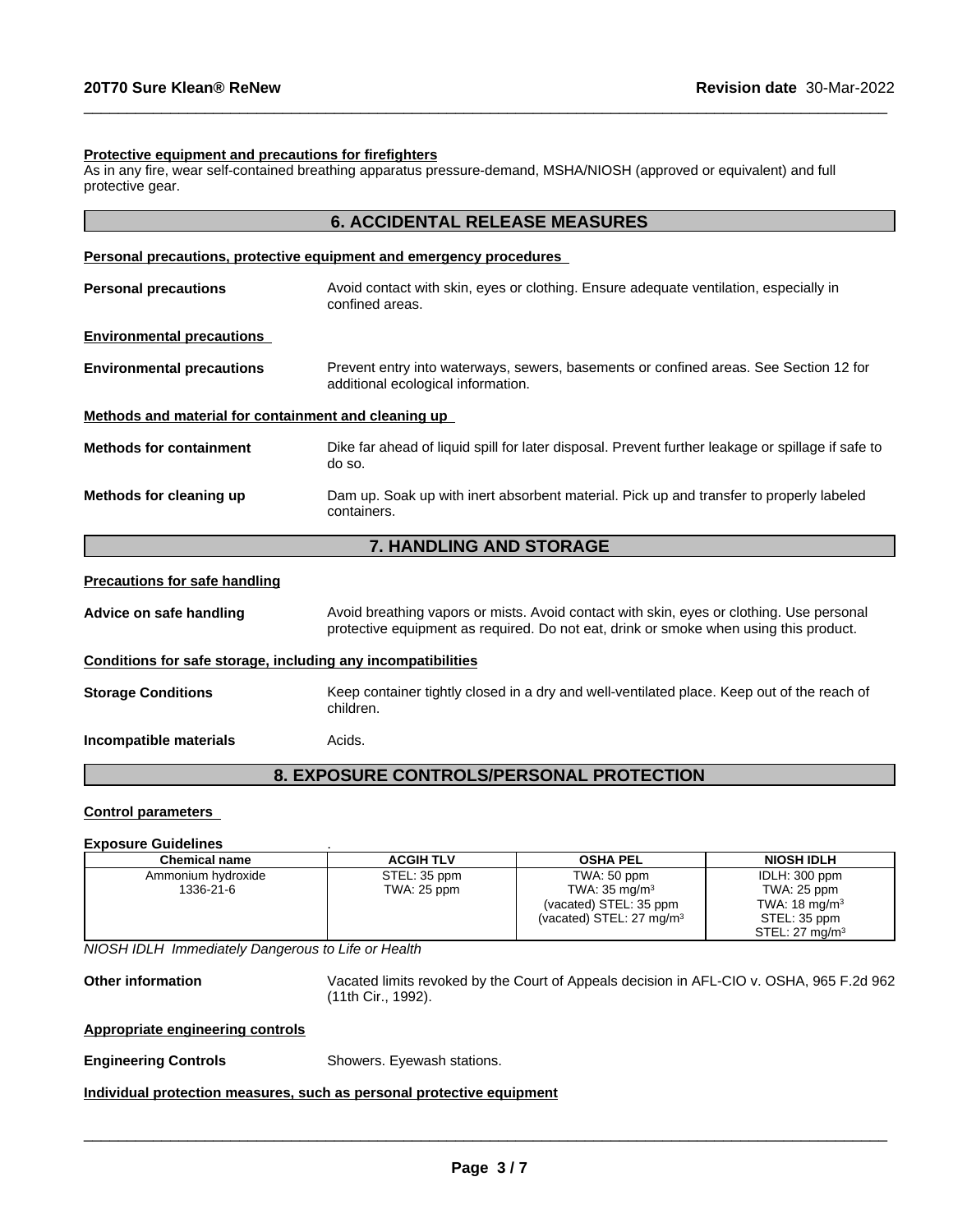| <b>Eye/face protection</b>            | Wear safety glasses with side shields (or goggles).                                                                                                                                                                                                                                                                              |
|---------------------------------------|----------------------------------------------------------------------------------------------------------------------------------------------------------------------------------------------------------------------------------------------------------------------------------------------------------------------------------|
| Skin and body protection              | Wear protective gloves and protective clothing.                                                                                                                                                                                                                                                                                  |
| <b>Respiratory protection</b>         | If exposure limits are exceeded or irritation is experienced, NIOSH/MSHA approved<br>respiratory protection should be worn. Positive-pressure supplied air respirators may be<br>required for high airborne contaminant concentrations. Respiratory protection must be<br>provided in accordance with current local regulations. |
| <b>General Hygiene Considerations</b> | Handle in accordance with good industrial hygiene and safety practice.                                                                                                                                                                                                                                                           |
|                                       |                                                                                                                                                                                                                                                                                                                                  |

 $\_$  ,  $\_$  ,  $\_$  ,  $\_$  ,  $\_$  ,  $\_$  ,  $\_$  ,  $\_$  ,  $\_$  ,  $\_$  ,  $\_$  ,  $\_$  ,  $\_$  ,  $\_$  ,  $\_$  ,  $\_$  ,  $\_$  ,  $\_$  ,  $\_$  ,  $\_$  ,  $\_$  ,  $\_$  ,  $\_$  ,  $\_$  ,  $\_$  ,  $\_$  ,  $\_$  ,  $\_$  ,  $\_$  ,  $\_$  ,  $\_$  ,  $\_$  ,  $\_$  ,  $\_$  ,  $\_$  ,  $\_$  ,  $\_$  ,

## **9. PHYSICAL AND CHEMICAL PROPERTIES**

## **Information on basic physical and chemical properties**

| <b>Physical state</b>             | gel                      |                       |                          |
|-----------------------------------|--------------------------|-----------------------|--------------------------|
| Appearance                        | clear                    | Odor                  | Ammonia                  |
| Color                             | amber                    | <b>Odor threshold</b> | No information available |
| <b>Property</b>                   | Values                   | Remarks • Method      |                          |
| рH                                | 9.57                     |                       |                          |
| Melting point / freezing point °F | No information available |                       |                          |
| Boiling point / boiling range     | No information available |                       |                          |
| <b>Flash point</b>                |                          | Not Applicable        |                          |
| <b>Evaporation rate</b>           | No information available |                       |                          |
| Flammability (solid, gas)         | No information available |                       |                          |
| <b>Flammability Limit in Air</b>  |                          |                       |                          |
| <b>Upper flammability limit:</b>  | No information available |                       |                          |
| Lower flammability limit:         | No information available |                       |                          |
| Vapor pressure                    | No information available |                       |                          |
| Vapor density                     | No information available |                       |                          |
| <b>Specific gravity</b>           | 1.05                     |                       |                          |
| <b>Water solubility</b>           | Soluble in water         |                       |                          |
| Solubility in other solvents      | No information available |                       |                          |
| <b>Partition coefficient</b>      | No information available |                       |                          |
| <b>Autoignition temperature</b>   | No information available |                       |                          |
| Decomposition temperature         | No information available |                       |                          |
| <b>Kinematic viscosity</b>        | No information available |                       |                          |
| <b>Dynamic viscosity</b>          | No information available |                       |                          |

# **10. STABILITY AND REACTIVITY**

## **Reactivity**

No data available

#### **Chemical stability**

Stable under recommended storage conditions.

## **Possibility of hazardous reactions**

None under normal processing.

## **Conditions to avoid**

None known based on information supplied.

## **Incompatible materials**

Acids.

#### **Hazardous decomposition products**

Ammonia. Nitrogen oxides (NOx).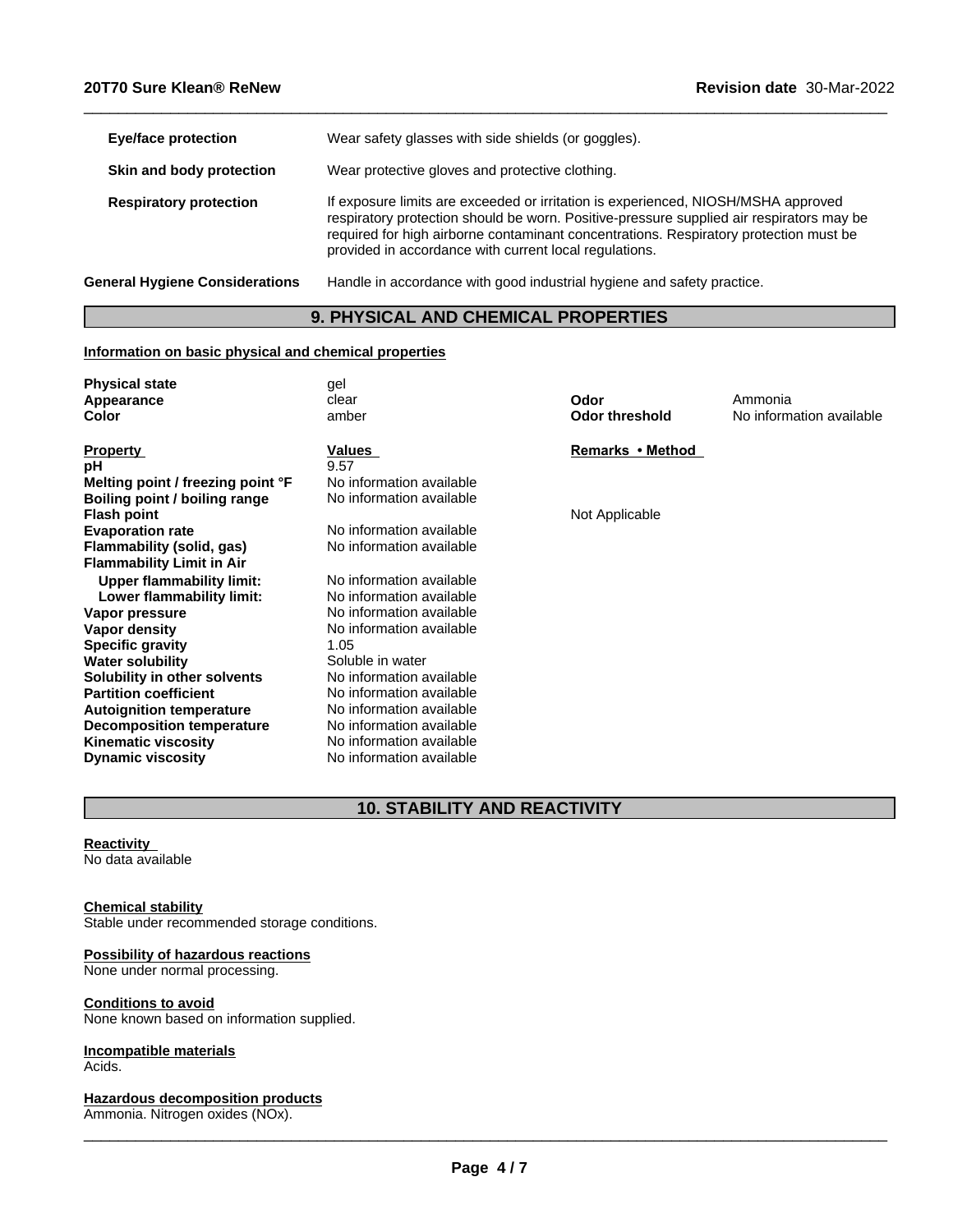# **11. TOXICOLOGICAL INFORMATION**

 $\_$  ,  $\_$  ,  $\_$  ,  $\_$  ,  $\_$  ,  $\_$  ,  $\_$  ,  $\_$  ,  $\_$  ,  $\_$  ,  $\_$  ,  $\_$  ,  $\_$  ,  $\_$  ,  $\_$  ,  $\_$  ,  $\_$  ,  $\_$  ,  $\_$  ,  $\_$  ,  $\_$  ,  $\_$  ,  $\_$  ,  $\_$  ,  $\_$  ,  $\_$  ,  $\_$  ,  $\_$  ,  $\_$  ,  $\_$  ,  $\_$  ,  $\_$  ,  $\_$  ,  $\_$  ,  $\_$  ,  $\_$  ,  $\_$  ,

## **Information on likely routes of exposure**

| <b>Product Information</b> |                     | Causes serious eye irritation Causes skin irritation |  |
|----------------------------|---------------------|------------------------------------------------------|--|
|                            | <b>Inhalation</b>   | Avoid breathing vapors or mists.                     |  |
|                            | Eye contact         | Avoid contact with eyes.                             |  |
|                            | <b>Skin Contact</b> | Avoid contact with skin.                             |  |
|                            | <b>Ingestion</b>    | Do not taste or swallow.                             |  |

#### **Component Information**

| <b>Chemical name</b>              | LD50/Oral            | LD50/Dermal           | <b>Inhalation LC50</b> |
|-----------------------------------|----------------------|-----------------------|------------------------|
| Water<br>7732-18-5                | $> 90$ mL/kg (Rat)   |                       |                        |
| Ammonium bicarbonate<br>1066-33-7 | $= 1576$ mg/kg (Rat) | > 5000 mg/kg (Rabbit) |                        |
| Ammonium hydroxide<br>1336-21-6   | $=$ 350 mg/kg (Rat)  |                       |                        |

## **<u>Symptoms related to the physical, chemical and toxicological characteristics</u>**

| <b>Symptoms</b>                 | Causes eye irritation. Causes skin irritation.                                                            |
|---------------------------------|-----------------------------------------------------------------------------------------------------------|
|                                 | Delayed and immediate effects as well as chronic effects from short and long-term exposure                |
| <b>Sensitization</b>            | No information available.                                                                                 |
| <b>Germ cell mutagenicity</b>   | No information available.                                                                                 |
| Carcinogenicity                 | This product does not contain any carcinogens or potential carcinogens as listed by OSHA,<br>IARC or NTP. |
| <b>Reproductive toxicity</b>    | No information available.                                                                                 |
| <b>STOT - single exposure</b>   | No information available.                                                                                 |
| <b>STOT - repeated exposure</b> | No information available.                                                                                 |
| <b>Aspiration hazard</b>        | No information available.                                                                                 |

**Unknown acute toxicity The following values are calculated based on chapter 3.1 of the GHS document** . **ATEmix** (oral)

| ATEmix (dermal)               | 56236 mg/kg |
|-------------------------------|-------------|
| ATEmix (inhalation-qas)       | 68027 ma/l  |
| ATEmix (inhalation-dust/mist) | 17 ma/l     |

# **12. ECOLOGICAL INFORMATION**

## **Ecotoxicity**

| <b>Chemical name</b>              | Algae/aquatic plants | Fish                                                                                                            | <b>Toxicity to</b><br>microorganisms | Crustacea                                                                |
|-----------------------------------|----------------------|-----------------------------------------------------------------------------------------------------------------|--------------------------------------|--------------------------------------------------------------------------|
| Ammonium bicarbonate<br>1066-33-7 |                      | $0.16 - 1.1$ : 96 h<br>Oncorhynchus mykiss mg/L<br>LC50 0.615 - 0.712: 96 h<br>Oncorhynchus mykiss mg/L<br>LC50 |                                      |                                                                          |
| Ammonium hydroxide<br>1336-21-6   |                      | 8.2: 96 h Pimephales<br>promelas mg/L LC50                                                                      |                                      | 0.66: 48 h Daphnia pulex<br>mg/L EC50 0.66: 48 h water<br>flea mg/L EC50 |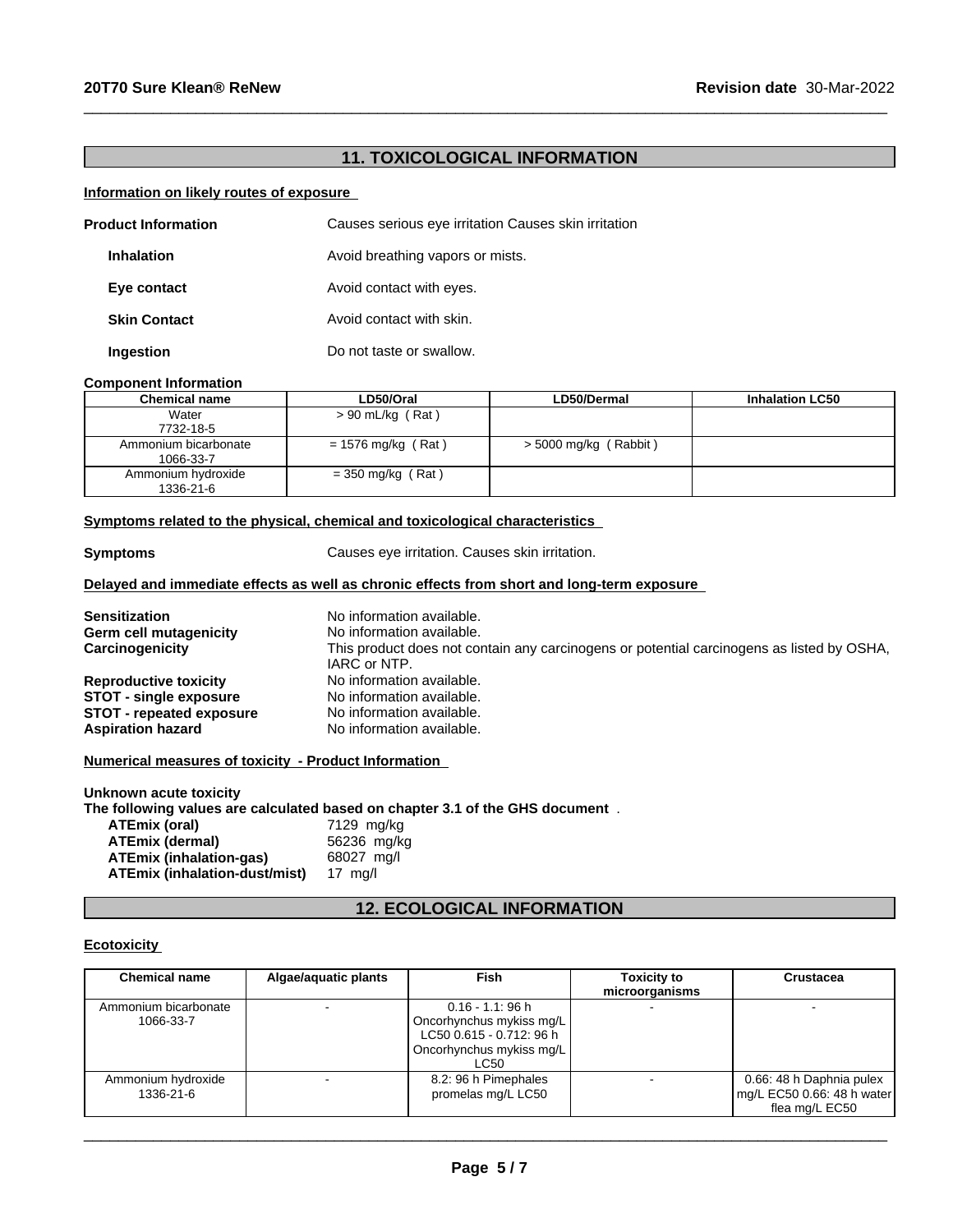#### **Persistence and degradability**

No information available.

#### **Bioaccumulation**

No information available.

| Chamise.<br>name<br>∪nemıcaı                    | <br>coefficient<br>--<br><br>'αι |
|-------------------------------------------------|----------------------------------|
| bicarbonate<br>Ammonium<br>$\sim$<br><b>OGG</b> | <b>E.T</b>                       |

**Other adverse effects** No information available

## **13. DISPOSAL CONSIDERATIONS**

## **Waste treatment methods**

**Disposal of wastes** Disposal should be in accordance with applicable regional, national and local laws and regulations.

 $\_$  ,  $\_$  ,  $\_$  ,  $\_$  ,  $\_$  ,  $\_$  ,  $\_$  ,  $\_$  ,  $\_$  ,  $\_$  ,  $\_$  ,  $\_$  ,  $\_$  ,  $\_$  ,  $\_$  ,  $\_$  ,  $\_$  ,  $\_$  ,  $\_$  ,  $\_$  ,  $\_$  ,  $\_$  ,  $\_$  ,  $\_$  ,  $\_$  ,  $\_$  ,  $\_$  ,  $\_$  ,  $\_$  ,  $\_$  ,  $\_$  ,  $\_$  ,  $\_$  ,  $\_$  ,  $\_$  ,  $\_$  ,  $\_$  ,

**Contaminated packaging Do not reuse container.** 

## **14. TRANSPORT INFORMATION**

**DOT** Not Regulated for all modes of transportation.

## **15. REGULATORY INFORMATION**

**International Inventories DSL/NDSL** 

**Complies** 

## **Legend:**

 *TSCA - United States Toxic Substances Control Act Section 8(b) Inventory DSL/NDSL - Canadian Domestic Substances List/Non-Domestic Substances List*

## **US Federal Regulations**

#### **SARA 313**

Section 313 of Title III of the Superfund Amendments and Reauthorization Act of 1986 (SARA). This product contains a chemical or chemicals which are subject to the reporting requirements of the Act and Title 40 of the Code of Federal Regulations, Part 372

| Chemical name                         | CAS No.   | Weight-% | <b>SARA 313 - Threshold</b><br>Values % |
|---------------------------------------|-----------|----------|-----------------------------------------|
| Ammonium bicarbonate - 1066-33-7      | 1066-33-7 | $5 - 10$ | 1.0                                     |
| Ammonium hydroxide - 1336-21-6        | 1336-21-6 | - 5      | 1.0                                     |
| <b>SARA 311/312 Hazard Categories</b> |           |          |                                         |
| Acute health hazard                   | Yes       |          |                                         |
| <b>Chronic Health Hazard</b>          | No        |          |                                         |
| Fire hazard                           | No        |          |                                         |